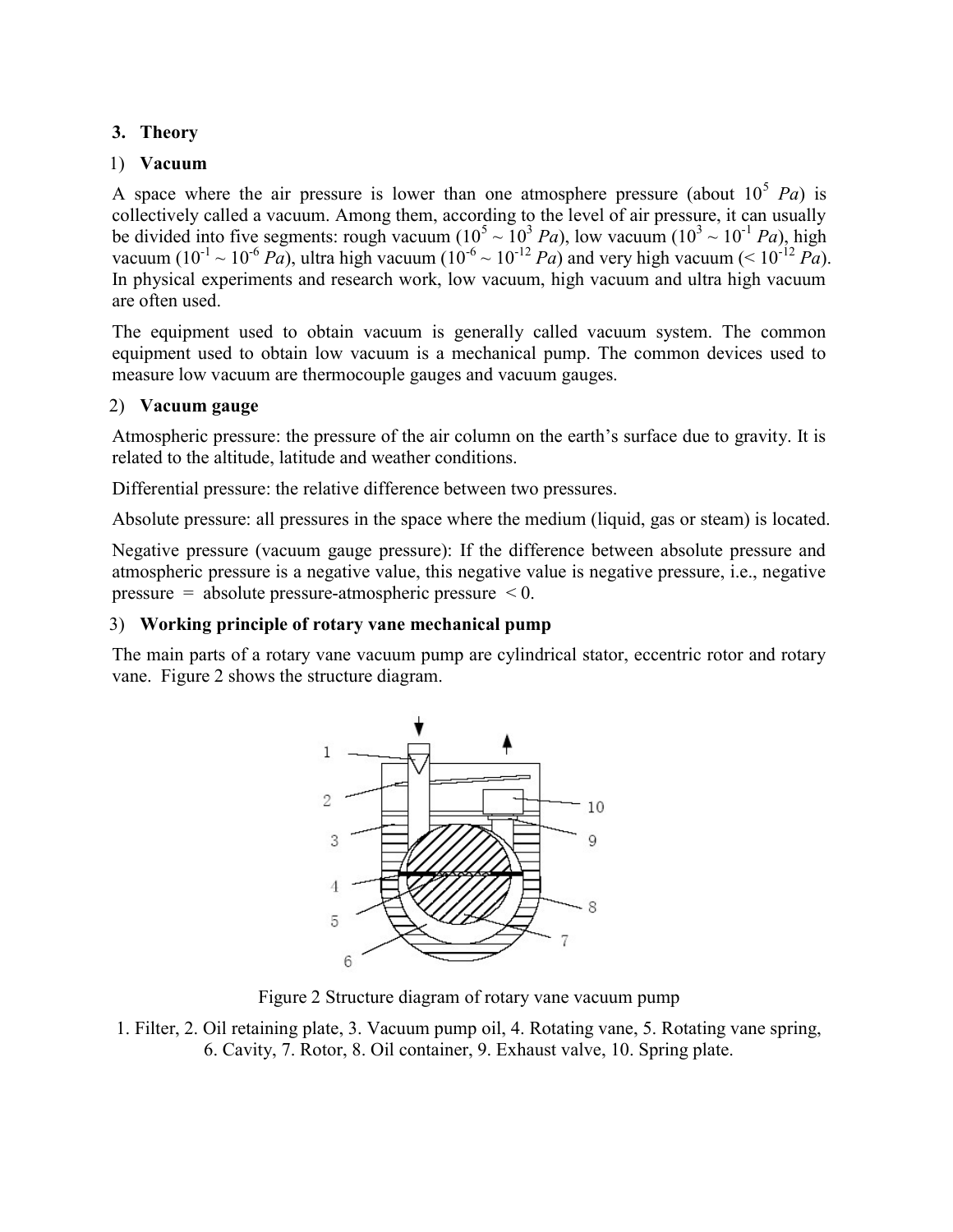

Figure 3 Working principle of rotary vane vacuum pump

The eccentric rotor rotates counterclockwise around its own central axis. During the rotation, the stator and rotor maintain contact at B, and the two rotating vanes always contact the stator by the action of a spring. The rotating vanes divide the space between the rotor and the stator into two parts. The air inlet C connects with the container to be pumped. The outlet port is equipped with a check valve. When the rotor changes from the state of Figure  $3(a)$  to the state of Figure 3(b), the space S continues to expand and the gas is sucked through the air inlet; the rotor turns to the position of Figure 3(c), the space S is separated from the air inlet; After the position Figure 3(d), the gas is compressed and the pressure rises until the check valve of the gas outlet is opened, and the gas is discharged out of the pump. The rotor continuously rotates, and these processes are repeated continuously, so as to continuously draw out the gas in the container connected to the air inlet and reach a vacuum state.

#### 4) Air density

The density  $\rho$  of air is obtained by the formula V  $\rho = \frac{m}{m}$ , where *m* is the mass of air and *V* is the corresponding volume. Take a pycnometer, suppose the mass is  $m_1$  when there is air in the bottle, and the mass is  $m_0$  when the pycnometer is evacuated to vacuum. Then the mass of air in the bottle is  $m = m_1 - m_0$ .

If the volume of the pycnometer is  $V$ , then we have V  $\rho = \frac{m_1 - m_0}{r}$ . Since the density of air is related to factors such as atmospheric pressure, temperature and absolute humidity, the measured air density value is under the laboratory conditions at that time. Use the following formula, the measured air density can be converted to the value of dry air in the standard state (0 ℃ and one standard atmospheric pressure):

$$
\rho_n = \rho \frac{p_n}{p} (1 + \alpha t)(1 + \frac{3}{8} \frac{p_{\omega}}{p}),
$$
\n(1)

where  $\rho_n$  is the density of dry air in the standard state;  $\rho$  is the air density measured under the experimental conditions at that time;  $p_n$  is the standard atmospheric pressure; p is the atmospheric pressure under the experimental conditions;  $\alpha$  is the pressure coefficient of the air (0.003674 °C<sup>-1</sup>); t is the temperature of the air (°C);  $p_{\varphi}$  is the partial pressure of the water vapor contained in the air (i.e. the absolute humidity value) and  $p_{\omega}$  = relative humidity  $\times$   $p_{\omega0}$ with  $p_{\omega 0}$  the saturated water vapor pressure at this temperature. Under normal laboratory